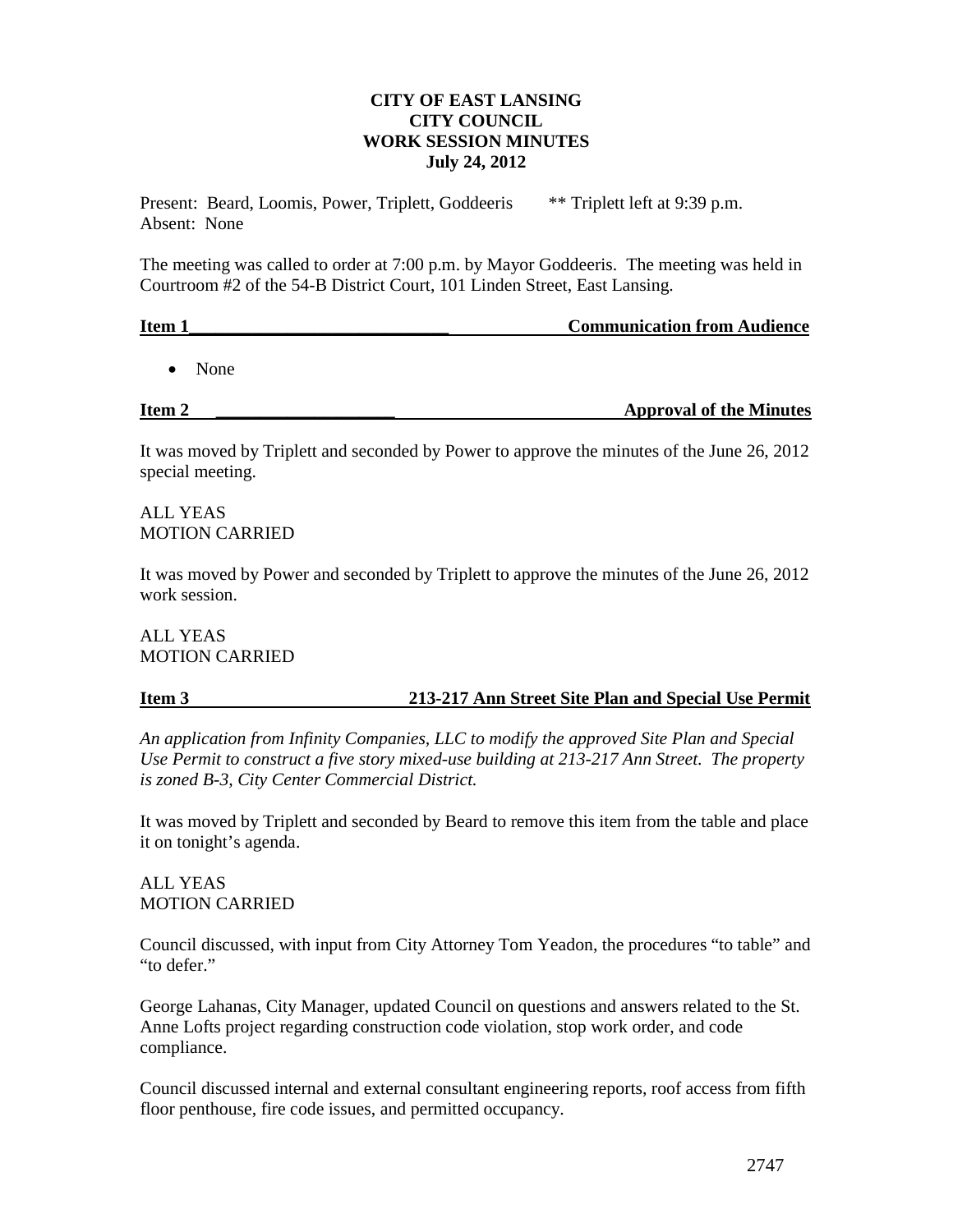Tim Dempsey, Planning and Community Development Director, introduced Todd Callaway of The Peabody Group, Architects and Designers, Okemos, who answered questions regarding stairwell drawings on plan A1.3.

Eliot Singer, 137 University, spoke regarding St. Anne Lofts project.

Walter Chomentowski, 616 Marshall, read a statement from Alice Dreger regarding St. Anne Lofts project.

Steve Osborn, 1942 Tamarisk Drive, spoke regarding St. Anne Lofts project.

It was moved by Triplett and seconded by Power to approve a modified Site Plan and Special Use Permit to construct a five story mixed-use building at 213-217 Ann Street, as included in July 19, 2012 packet, including 27 conditions.

Council discussed procedure, safety issues, construction, process failures, tax increment financing (TIF) implications, special use permit connected to land rather than company, assessment timetable, and City code compliance, violations, remedies, and applicable fines.

It was moved by Goddeeris and seconded by Beard to amend the main motion by adding condition #28 and condition #29:

28. All studio, one-bedroom, and two-bedroom apartments in the building shall be licensed for no more than a family or two unrelated individuals. The penthouse unit on the fifth floor may be licensed for up to four unrelated individuals. For purposes of this condition, persons comprising a "domestic unit" as defined under "family" in section 50-6 of the Zoning Code shall be deemed related persons.

29. No roof access shall be provided at the north side of the building from the fifth floor for any use other than maintenance and emergency safety use.

Council discussed occupancy of fifth floor penthouse unit.

# ALL YEAS MOTION TO AMEND MAIN MOTION CARRIED

It was moved by Goddeeris and seconded by Triplett to amend the main motion to read:

Approve to modify the approved Site Plan and Special Use Permit to construct a fifth floor penthouse to the already approved four story, mixed use building at 213-217 Ann Street with the fifth floor penthouse site plan as detailed on A1.3 in the July 19, 2012 packet, subject to the original 27 conditions and the additional two conditions as stated and amended in the July 19, 2012 packet.

Council discussed clarification of site plan.

# ALL YEAS MOTION TO AMEND MAIN MOTION CARRIED

Goddeeris brought Council back to discussion of amended main motion with 29 conditions. Council discussed safety challenges, review standards, current agenda item, and process.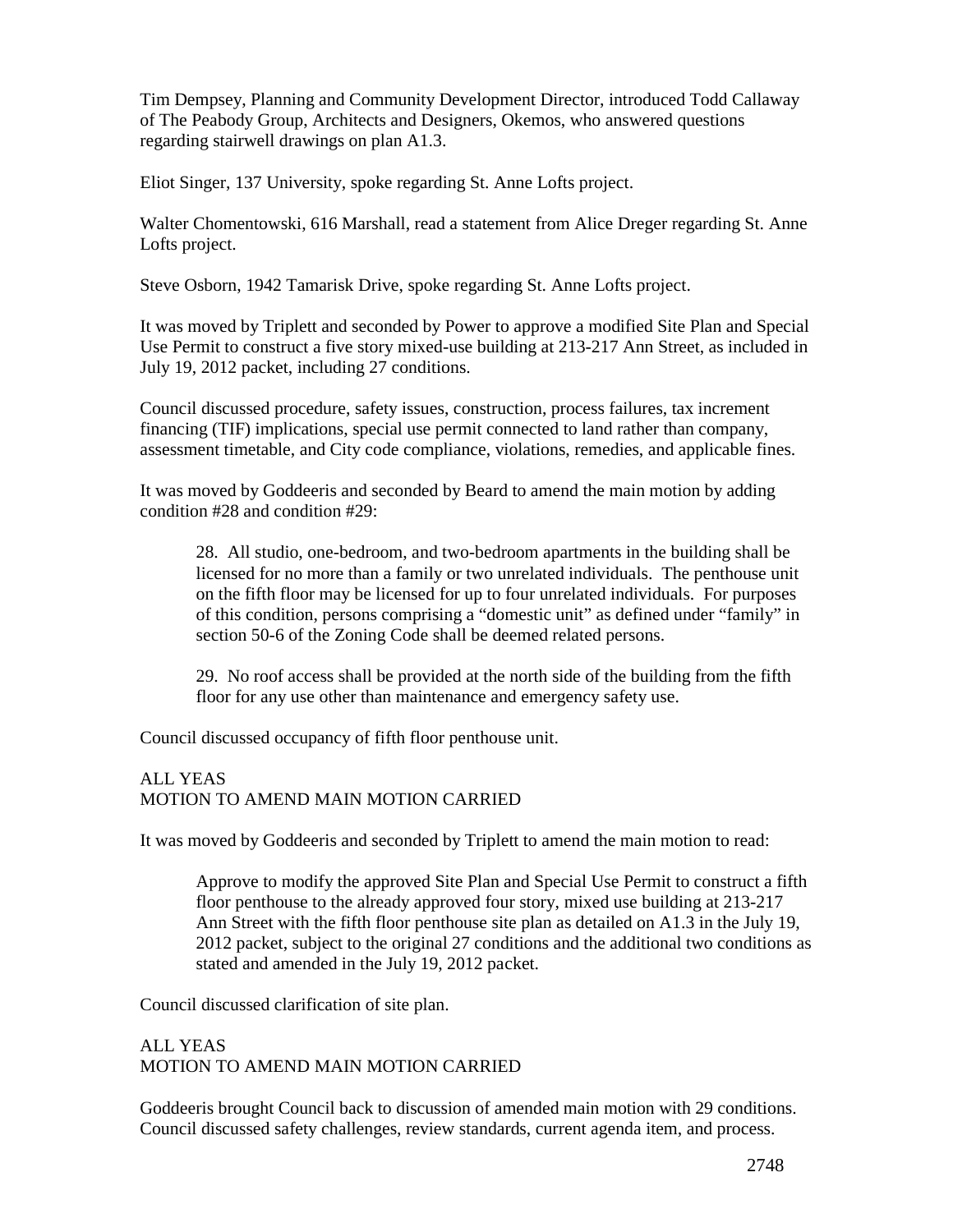Loomis said he would not vote in favor of consideration of the project until he had assurances of structural integrity.

George Lahanas, City Manager, said all code requirements will be met before a certificate of occupancy will be issued.

Triplett said Council is in unanimous agreement regarding safety issues. He said Council must honor requirements of the City Code and determine if the application to modify the Site Plan and Special Use Permit has met the Zoning Code standards of review.

Power said he agreed with Loomis, referred to engineering reports, and said he preferred to delay a decision until there is safety compliance.

Goddeeris said application for Site Plan and Special Use Permit standards of review have been met, and structural integrity can be addressed in another motion.

Beard said he agreed with Goddeeris' analysis that the fifth floor as proposed complies with the City Code. He said Council cannot violate the City Code to deny an application without solid findings and conclusions. He said the application complies with the Zoning Code and he has an obligation to vote for it.

Goddeeris restated the motion before Council:

Approve to modify the approved Site Plan and Special Use Permit to construct a fifth floor penthouse to the already approved four story, mixed use building at 213-217 Ann Street with the fifth floor penthouse site plan as detailed on A1.3 in the July 19, 2012 packet, subject to the original 27 conditions and the additional two conditions as stated and amended in the July 19, 2012 packet.

YEAS – 3 Beard, Triplett, Goddeeris NAYS – 2 Loomis, Power MOTION CARRIED

It was moved by Goddeeris and seconded by Loomis that weekly reports addressing the reports regarding the deficiencies will be given to Council; and further moved that the City Manager will have those officials responsible to answer Councilmembers' questions at every meeting between now and when a certificate of occupancy is ready to be issued; and further moved that no certificate of occupancy will be issued until City Council is satisfied that all of the requirements for issuance of a certificate of occupancy have been met.

It was moved by Loomis and seconded by Beard to amend the motion to read:

That weekly reports addressing the reports regarding the deficiencies will be given to Council; and further move that the City Manager will have those officials responsible to answer Councilmembers' questions at every meeting between now and when a certificate of occupancy is ready to be issued.

ALL YEAS MOTION TO AMEND CARRIED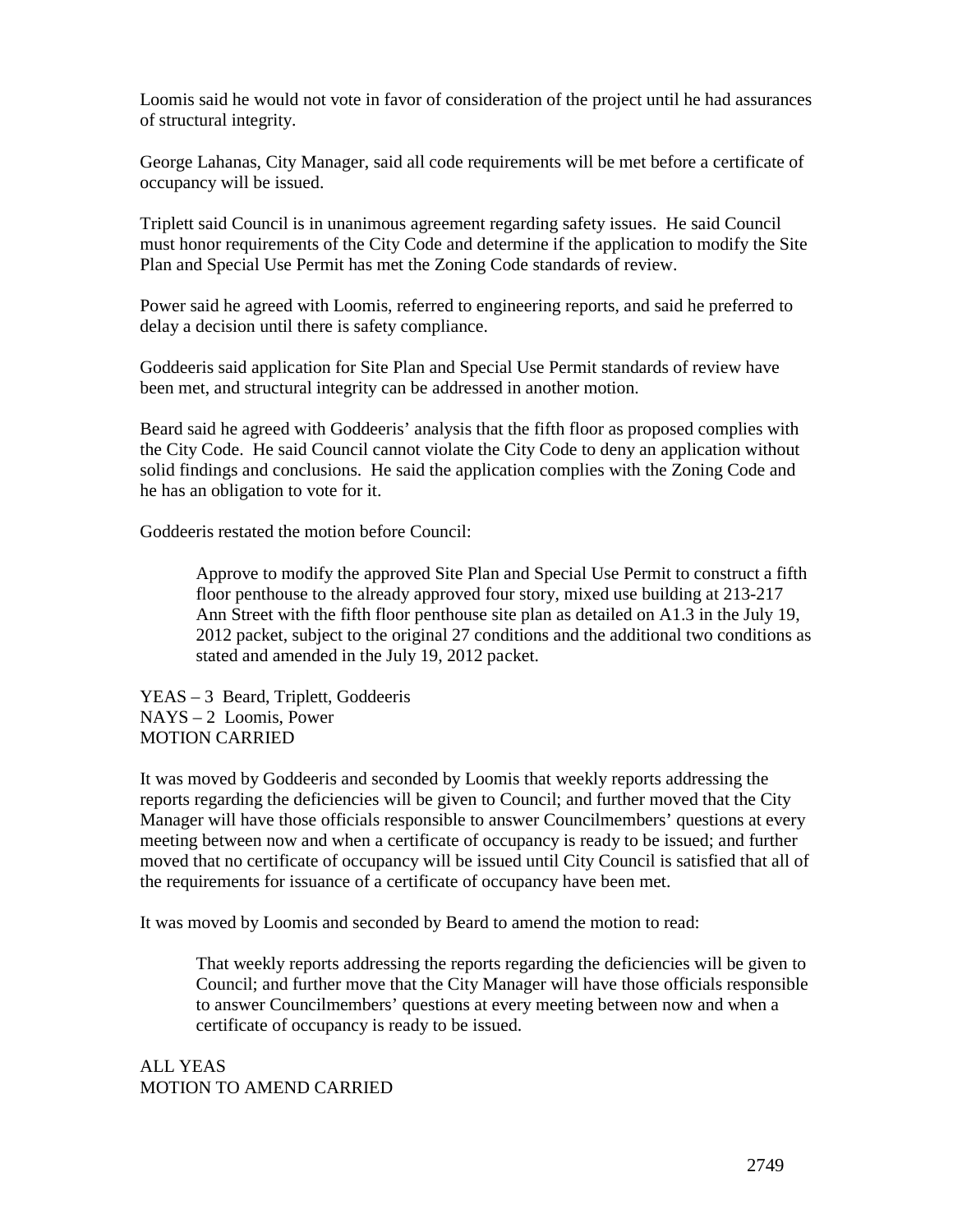Goddeeris brought Council back to main motion, as amended. She said this will read exactly as the previous amendment.

ALL YEAS MOTION CARRIED

9:39 p.m. – Council break 9:47 p.m. – Council reconvened

Goddeeris said Triplett would not be in attendance for the remainder of the meeting as he is in the middle of taking the two-day Michigan Bar Exam.

**Item 4 \_\_ Mural Project** 

Ami Van Antwerp, Communications Coordinator, and Kevin Epling, Arts Commission Chair, briefed Council and answered questions regarding a commissioned public art mural project in the Division Street parking ramp.

Council discussed funding, surface preparation, and life expectancy of the mural.

It was moved by Power and seconded by Loomis to approve the design, site, and \$4,000 artist contract for the mural project.

ALL YEAS 4-0 MOTION CARRIED

# **Item 5 East Lansing Public Library Carpet Project**

Kristin Shelley, East Lansing Public Library Director, briefed Council on an anonymous donor and Library Board recommendation regarding new carpeting in the East Lansing Public Library.

It was moved by Loomis and seconded by Power to approve expenditure of donated money for the East Lansing Public Library to enter into a contract with Library Design Associates for the carpet project in the amount of \$112,455.00 with a not-to-exceed amount of \$123,700.50.

ALL YEAS 4-0 MOTION CARRIED

# **Item 6** Meet the Spartans Event - Closures

It was moved by Loomis and seconded by Power to approve parking lot and alley closures for Meet the Spartans Event in downtown East Lansing on Tuesday, August 14, 2012:

- Parking Lot #1, Tuesday, August 14, 2012 from 2:00 a.m. to 9:00 p.m.
- 100/200 Grand River Alley, Tuesday, August 14, 2012 from 2:00 p.m. to 9:00 p.m.

ALL YEAS 4-0 MOTION CARRIED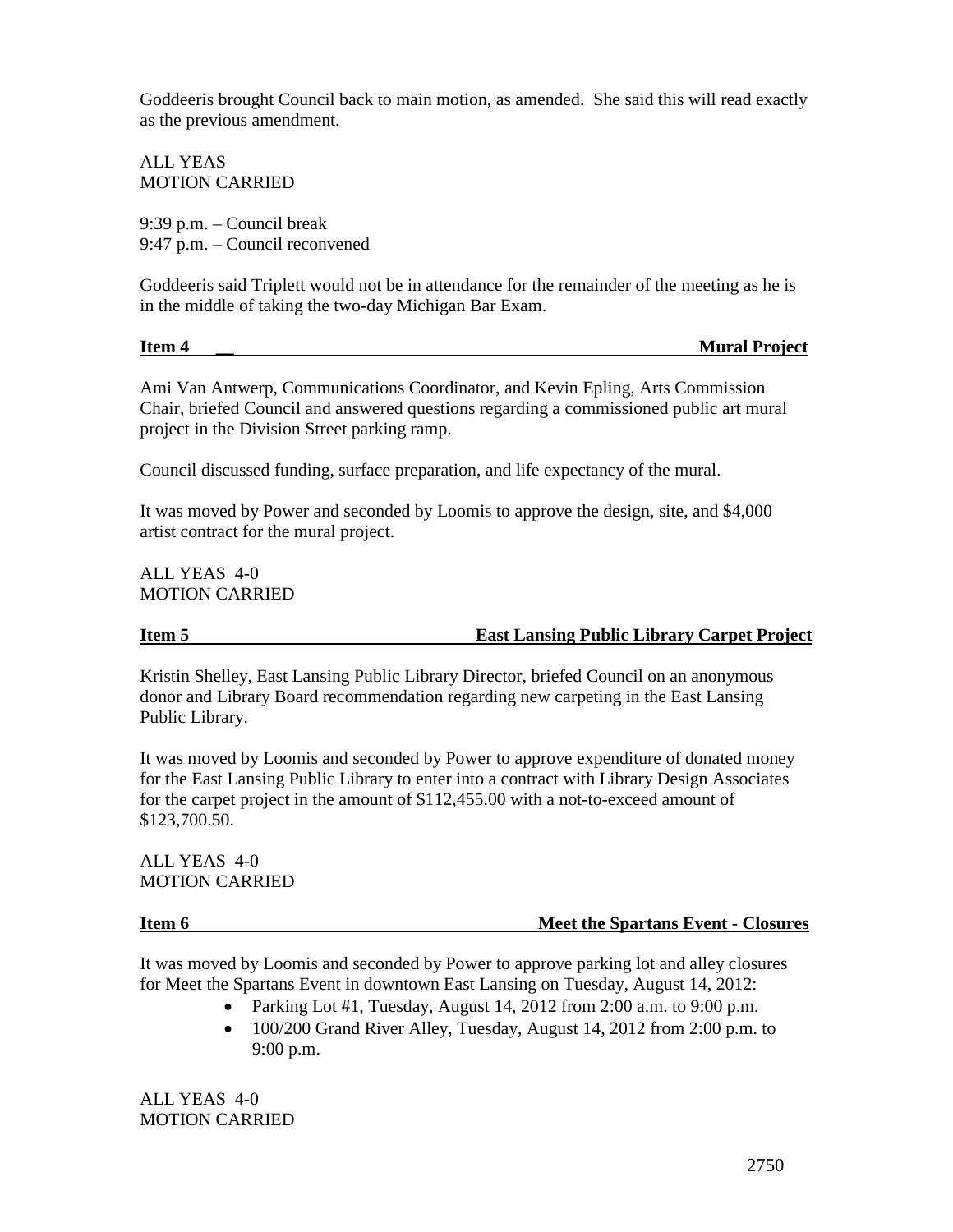It was moved by Loomis and seconded by Power to approve a request to allow merchants to use the sidewalks in front of their businesses on Tuesday, August 14, 2012, during normal business hours, for Meet the Spartans Event.

ALL YEAS 4-0 MOTION CARRIED

# **Kalamazoo Street Interceptor Project**

Robert Scheuerman, Engineering Administrator, briefed Council on completed work of cleaning and televising the 48" and 54" interceptors on Kalamazoo Street from Harrison Road to west of Marigold Avenue.

It was moved by Loomis and seconded by Beard to approve and authorize the City Manager to increase the final contract amount with Terra Contracting LLC for sewer cleaning and televising – Kalamazoo Street Interceptor Project from \$27,408.30 to \$29,320.07.

ALL YEAS 4-0 MOTION CARRIED

**Item 9** City Center II Next Steps

Tim Dempsey, Planning and Community Development Director, said public input will be received regarding development of a project for the City Center II location. He listed constraints of City and private property ownership, the economic issue of Downtown Development Authority (DDA) \$5.6M obligation due in April 2015, and public infrastructure issues of realignment of Albert Avenue, sewer upgrades and public parking.

Lori Mullins, Community and Economic Development Administrator, distributed recommended steps to receive public input in three stakeholder meetings and a timeline for issuing Request for Qualifications and Proposals (RFQ/P).

Ray Vlasin, 1854 Cricket Lane, spoke in support of increased citizen involvement in the next steps for City Center II properties, and citizen input through neighborhood walks with City staff.

John Melcher, 530 Meadowlawn, spoke regarding concerned citizen sub-group to assist with input for Center Center II.

**Item 10 LAP Respite Center / ALFA Services**

Tim McCaffrey, Parks, Recreation and Arts Director, answered questions regarding Agreement for the Provision of Adult-based Services in which LAP (Lansing Area Parents) Respite Center would become the service provider for the City of East Lansing's ALFA (Active Living for Adults) adult day services program. McCaffrey introduced John Stauffer, Executive Director of LAP Respite Center.

Council discussed insurance, transition plan, and cost savings.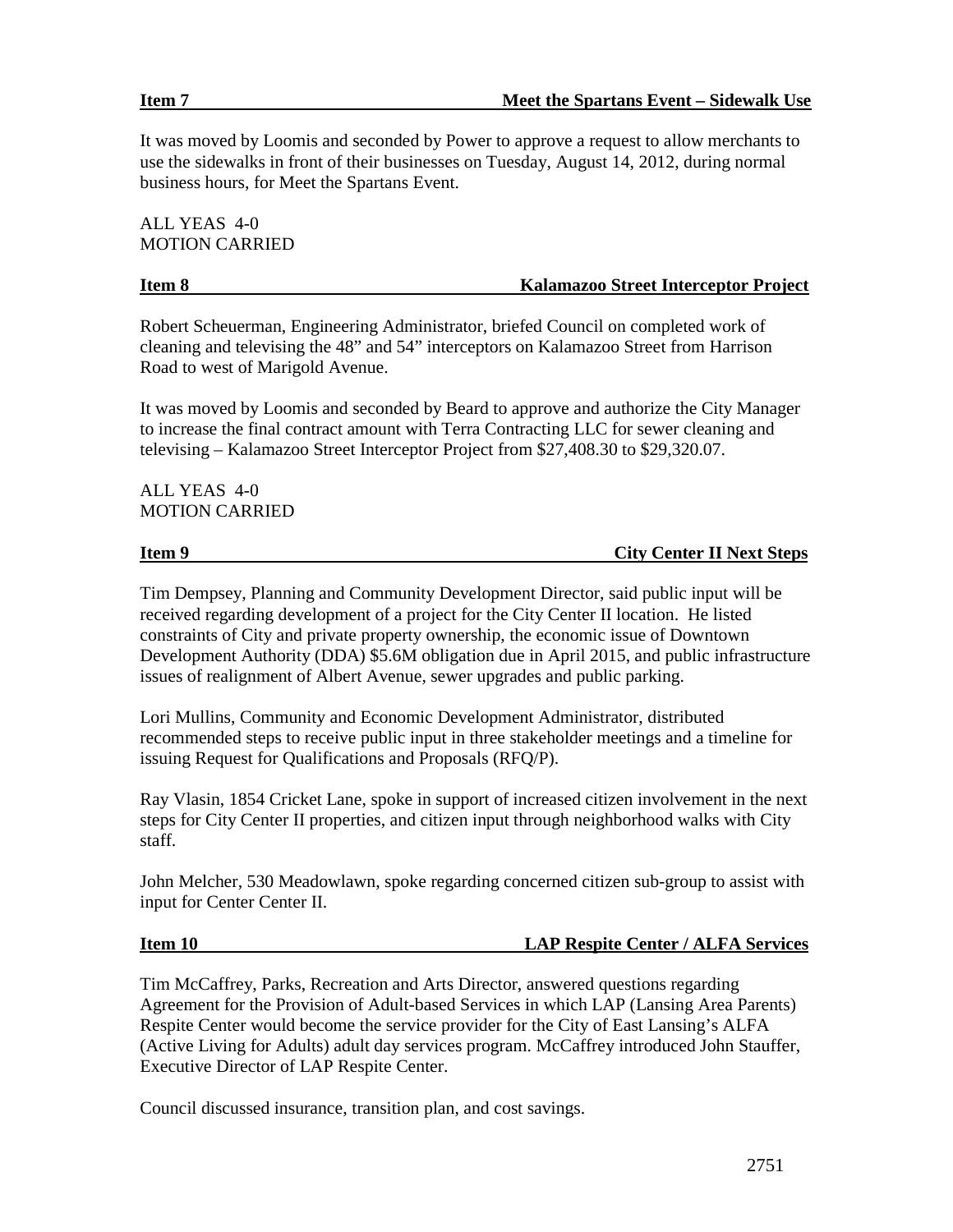Goddeeris said this item will be on Council Business agenda August 8, 2012.

**Item 11** Strategic Priorities

George Lahanas, City Manager, presented two versions of the East Lansing City Council Strategic Priorities. Lahanas said the concise shorter version stating just goals and objectives will be used by Council. He said the longer version contains action items to be completed by staff and will be reported to his office for tracking. Lahanas proposed providing Council with a narrative-form progress report every six months.

Council reviewed the five broad categories and discussed items to be included and wording changes. Lahanas said he will provide a draft for further review which incorporates Council ideas.

# **Item 12** Neighborhood Association Engagement

George Lahanas, City Manager, presented a new Neighborhood Partnership Initiative to support citizenship, foster communication and build community. He said there will be a Neighborhood Partnership Initiative webpage. The Initiative will include a City sponsored, community maintained Neighborhood Association website to share information. It will also include the introduction of City Staff neighborhood liaisons.

# **Item 13 Comprehensive Plan Process**

Darcy Schmitt, Planning and Zoning Administrator, presented a draft outline of how the Comprehensive Plan, which was adopted in 2006, will be updated. She highlighted trends to incorporate, a work plan to develop a steering committee, review phases, public input process, and the plan approval process. Schmitt distributed data-driven maps which she said can be easily updated and incorporated into the Plan.

Schmitt said the Planning Commission is excited to work on this update.

# **Item 14** Avondale Square Update

Lori Mullins, Community and Economic Development Administrator, updated Council and answered questions on Avondale Square home construction and marketing efforts, infrastructure, the status of the development agreement, and the status of discussions with home builders.

Loomis asked to see financial figures matrix including City financial exposure, indebtedness, and interest rates.

Goddeeris said the next monthly report will be at August 21, 2012 work session.

# **Item 15** City Council Work Session Set-up

George Lahanas, City Manager, reviewed current and past room set-up for City Council work sessions.

Council discussed security, citizen participation, and sound system and microphone use.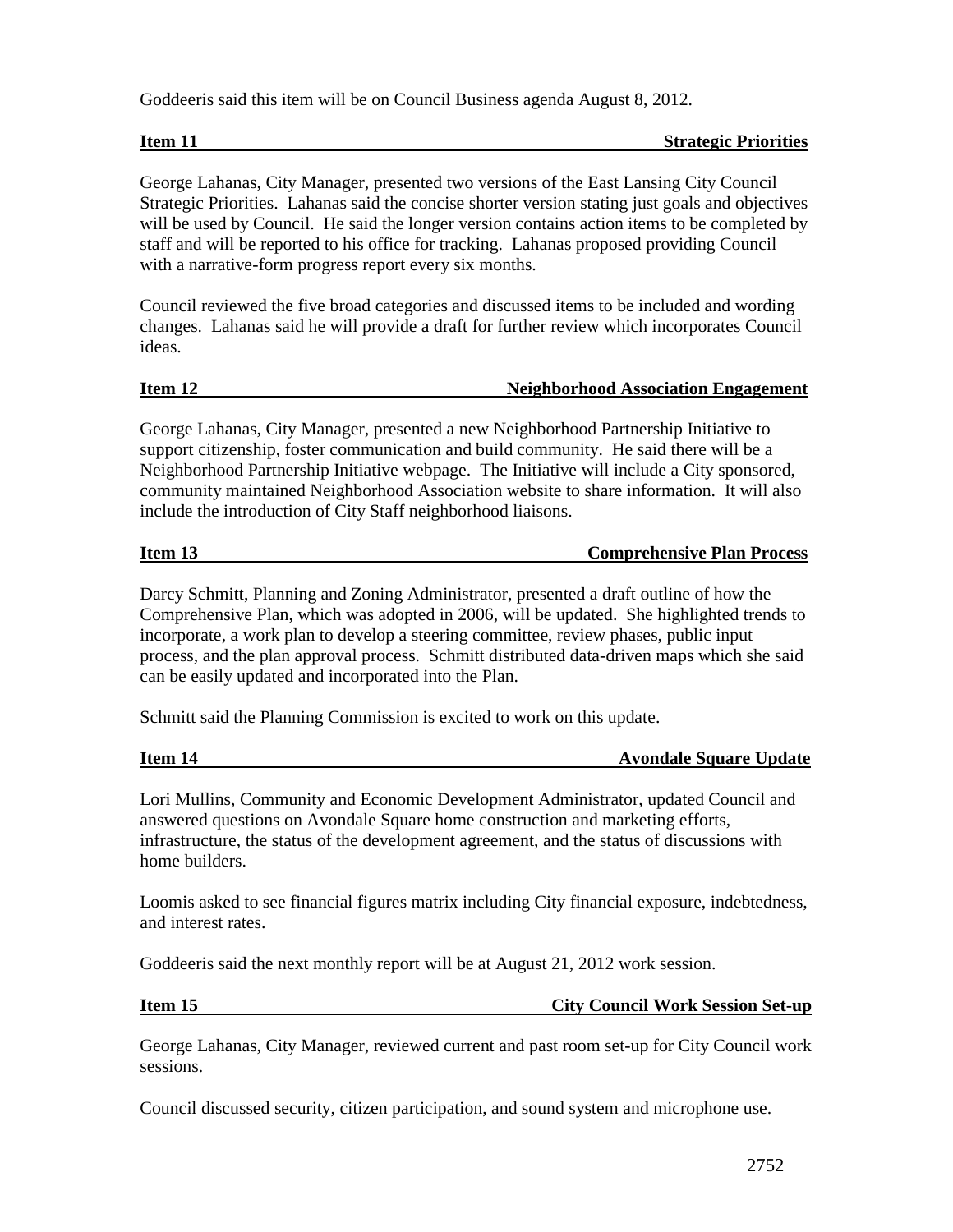Lahanas said he will explore sound system improvement and will talk with Police Chief Juli Liebler to schedule a refresher course on security procedures.

Goddeeris said Council will continue to meet in Courtroom #2 in the current set-up.

# **Item 16 Transportation Commission Appointment**

It was moved by Power and seconded by Beard to approve the appointment of Robert Rutledge to the Transportation Commission for a partial term ending December 31, 2013.

ALL YEAS 4-0 MOTION CARRIED

### **Item 17 Active Living for Adults Advisory Commission Appointment**

It was moved by Beard and seconded by Power to approve the appointment of Felix Fliss to the Active Living for Adults Advisory Commission for a partial term ending December 31, 2013.

ALL YEAS 4-0 MOTION CARRIED

### **Item 18 Tri-County Office on Aging Advisory Council Appointment**

It was moved by Power and seconded by Beard to approve the appointment of Felix Fliss to the Tri-County Office on Aging Advisory Council for a term ending December 31, 2014.

ALL YEAS 4-0 MOTION CARRIED

**Item 19 Tri-County Office on Aging Area Plan**

It was moved by Power and seconded by Beard to approve a resolution to approve the Tri-County Office on Aging Area Plan for Fiscal Year 2013.

ALL YEAS 4-0 MOTION CARRIED

# **CITY OF EAST LANSING**

# **EAST LANSING CITY COUNCIL**

### RESOLUTION TO APPROVE THE TRI-COUNTY OFFICE ON AGING AREA PLAN FOR FISCAL YEAR 2013

WHEREAS, the Tri-County Aging Consortium, know as Tri-County Office on Aging, produced the Area Plan for Fiscal Year 2013 as required by the Older Americans Act and the Older Michiganians Act; and,

WHEREAS, the East Lansing Senior Commission received a copy of the plan for their review; and,